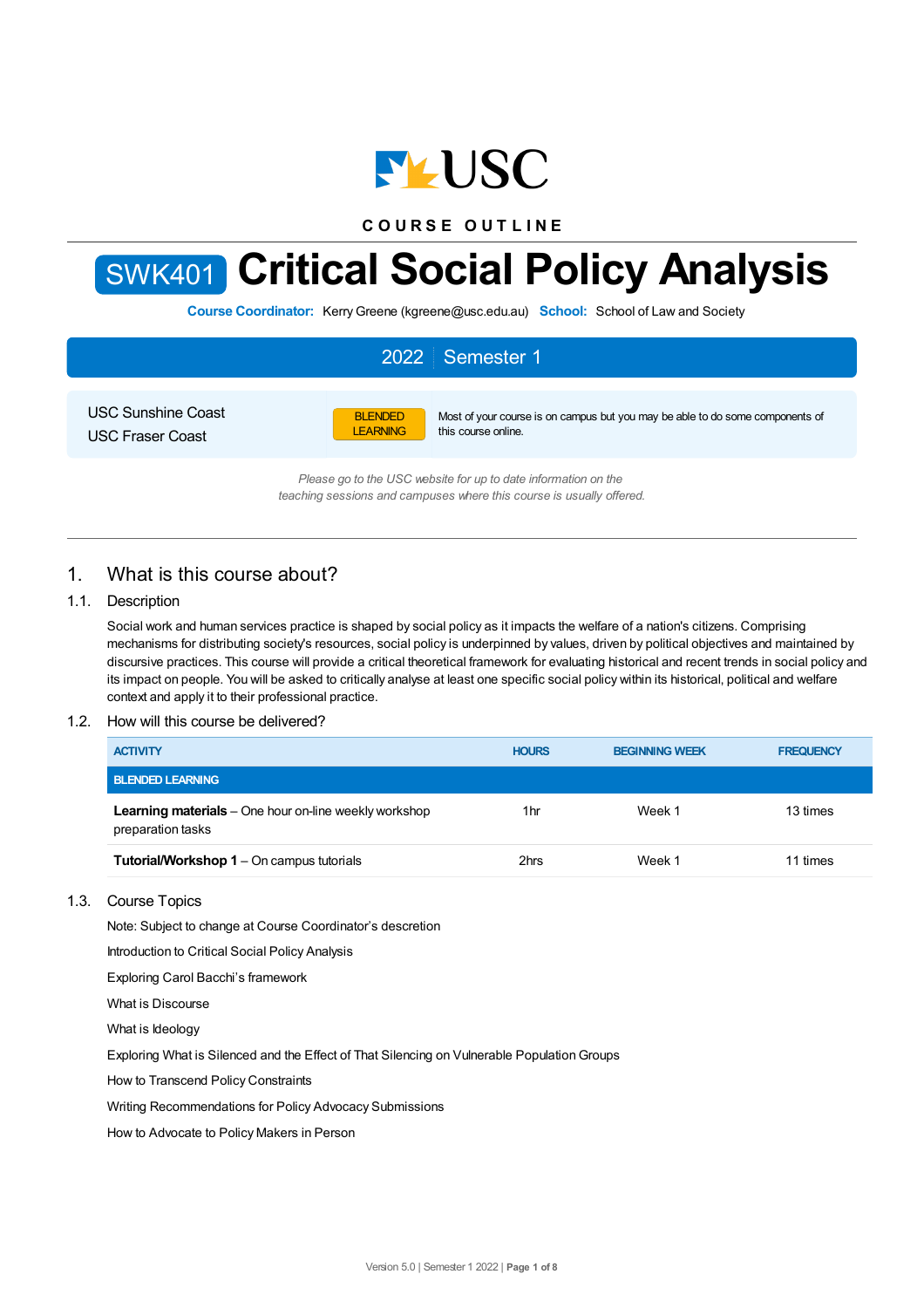# 2. What level is this course?

# 400 Level (Graduate)

Demonstrating coherence and breadth or depth of knowledge and skills. Independent application of knowledge and skills in unfamiliar contexts. Meeting professional requirements and AQF descriptors for the degree. May require pre-requisites where discipline specific introductory or developing knowledge or skills is necessary. Normally undertaken in the third or fourth full-time study year of an undergraduate program.

# 3. What is the unit value of this course?

12 units

# 4. How does this course contribute to my learning?

| <b>COURSE LEARNING OUTCOMES</b>                                   |                                                                                                                            | <b>GRADUATE QUALITIES MAPPING</b>                                      | PROFESSIONAL STANDARD MAPPING                                                                                                                                                                                                                                                                                                                                                                                                                                                                                                                                                                                                                                                                                                                                                                                                                                                                                                                             |  |
|-------------------------------------------------------------------|----------------------------------------------------------------------------------------------------------------------------|------------------------------------------------------------------------|-----------------------------------------------------------------------------------------------------------------------------------------------------------------------------------------------------------------------------------------------------------------------------------------------------------------------------------------------------------------------------------------------------------------------------------------------------------------------------------------------------------------------------------------------------------------------------------------------------------------------------------------------------------------------------------------------------------------------------------------------------------------------------------------------------------------------------------------------------------------------------------------------------------------------------------------------------------|--|
| On successful completion of this course, you<br>should be able to |                                                                                                                            | Completing these tasks successfully will<br>contribute to you becoming | <b>Australian Association of Social Workers</b>                                                                                                                                                                                                                                                                                                                                                                                                                                                                                                                                                                                                                                                                                                                                                                                                                                                                                                           |  |
| (1)                                                               | Explain how social policy influences<br>inequality, the structure of Australian<br>society and the well-being of citizens. | Knowledgeable                                                          | 1 - Values and ethics<br>1.1 - Practise in accordance with the<br>AASW Code of Ethics<br>2 - Professionalism<br>2.1 - Represent the social work profession<br>with integrity and professionalism<br>2.2 - Behave in a professional manner and<br>be accountable for all actions and<br>decisions<br>3 - Culturally responsive and inclusive<br>practice<br>3.1 - Work inclusively and respectfully with<br>cultural difference and diversity<br>3.2 - Respect and strive to understand and<br>promote the rights of Aboriginal and<br>Torres Strait Islander peoples and their<br>cultures<br>4 - Knowledge for practice<br>4.1 - Understand higher level systemic<br>influences on people with respect to area<br>of practice<br>4.4 - Understand and articulate how and<br>when theories, knowledge bases and<br>knowledge sources inform practice<br>5 - Applying knowledge to practice<br>5.4 - Apply critical and reflective thinking to<br>practice |  |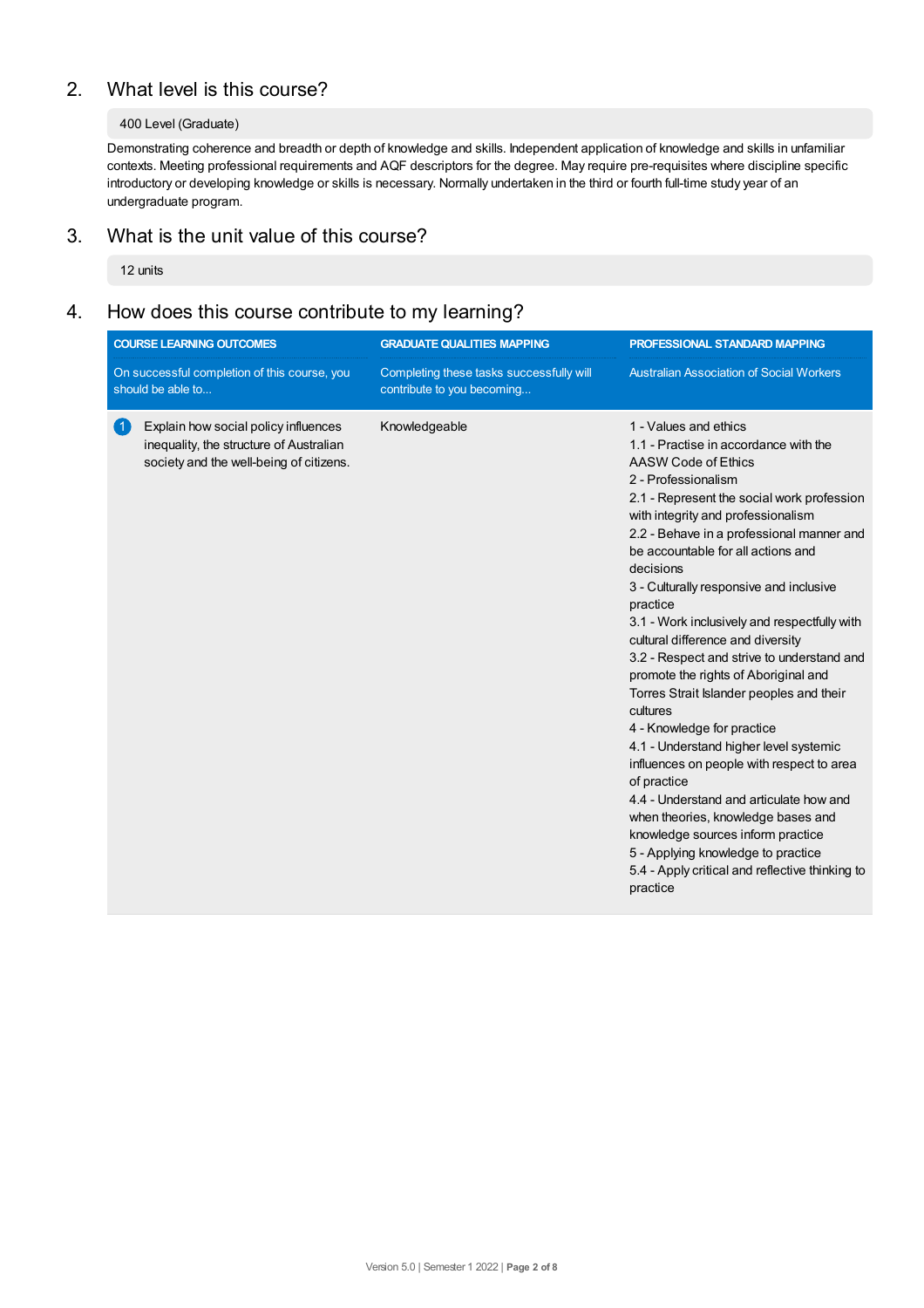|                   | <b>COURSE LEARNING OUTCOMES</b>                                              | <b>GRADUATE QUALITIES MAPPING</b>                                      | PROFESSIONAL STANDARD MAPPING                                                                                                                                                                                                                                                                                                                                                                                                                                                                                                                                                                                                                                                         |  |
|-------------------|------------------------------------------------------------------------------|------------------------------------------------------------------------|---------------------------------------------------------------------------------------------------------------------------------------------------------------------------------------------------------------------------------------------------------------------------------------------------------------------------------------------------------------------------------------------------------------------------------------------------------------------------------------------------------------------------------------------------------------------------------------------------------------------------------------------------------------------------------------|--|
|                   | On successful completion of this course, you<br>should be able to            | Completing these tasks successfully will<br>contribute to you becoming | <b>Australian Association of Social Workers</b>                                                                                                                                                                                                                                                                                                                                                                                                                                                                                                                                                                                                                                       |  |
| $\left( 2\right)$ | Identify central issues in social policy<br>development and analysis.        | Ethical                                                                | 1 - Values and ethics<br>1.1 - Practise in accordance with the<br>AASW Code of Ethics<br>1.2 - Manage ethical dilemmas and issues<br>arising in practice<br>2 - Professionalism<br>3.1 - Work inclusively and respectfully with<br>cultural difference and diversity<br>3.2 - Respect and strive to understand and<br>promote the rights of Aboriginal and<br>Torres Strait Islander peoples and their<br>cultures<br>4.1 - Understand higher level systemic<br>influences on people with respect to area<br>of practice<br>5 - Applying knowledge to practice<br>5.1 - Assess and analyse needs to inform<br>practice<br>5.4 - Apply critical and reflective thinking to<br>practice |  |
| $\left(3\right)$  | Apply a critical framework to analyse at<br>least one area of social policy. | Creative and critical thinker                                          | 1 - Values and ethics<br>1.1 - Practise in accordance with the<br>AASW Code of Ethics<br>2 - Professionalism<br>2.1 - Represent the social work profession<br>with integrity and professionalism<br>4.1 - Understand higher level systemic<br>influences on people with respect to area<br>of practice<br>4.2 - Understand and articulate social work<br>and other relevant theories and concepts<br>4.4 - Understand and articulate how and<br>when theories, knowledge bases and<br>knowledge sources inform practice<br>5 - Applying knowledge to practice<br>5.4 - Apply critical and reflective thinking to<br>practice                                                          |  |
| 4 <sup>1</sup>    | Communicate research through written<br>and verbal modes.                    | Empowered                                                              | 5 - Applying knowledge to practice<br>5.1 - Assess and analyse needs to inform<br>practice<br>6 - Communication and interpersonal skills<br>6.1 - Communicate with a diverse range of<br>people                                                                                                                                                                                                                                                                                                                                                                                                                                                                                       |  |

# 5. Am Ieligible to enrol in this course?

Refer to the USC [Glossary](https://www.usc.edu.au/about/policies-and-procedures/glossary-of-terms-for-policy-and-procedures) of terms for definitions of "pre-requisites, co-requisites and anti-requisites".

# 5.1. Pre-requisites

16 courses and SCS235 and SWK301 or enrolled in Program AR707

# 5.2. Co-requisites

Not applicable

# 5.3. Anti-requisites

Not applicable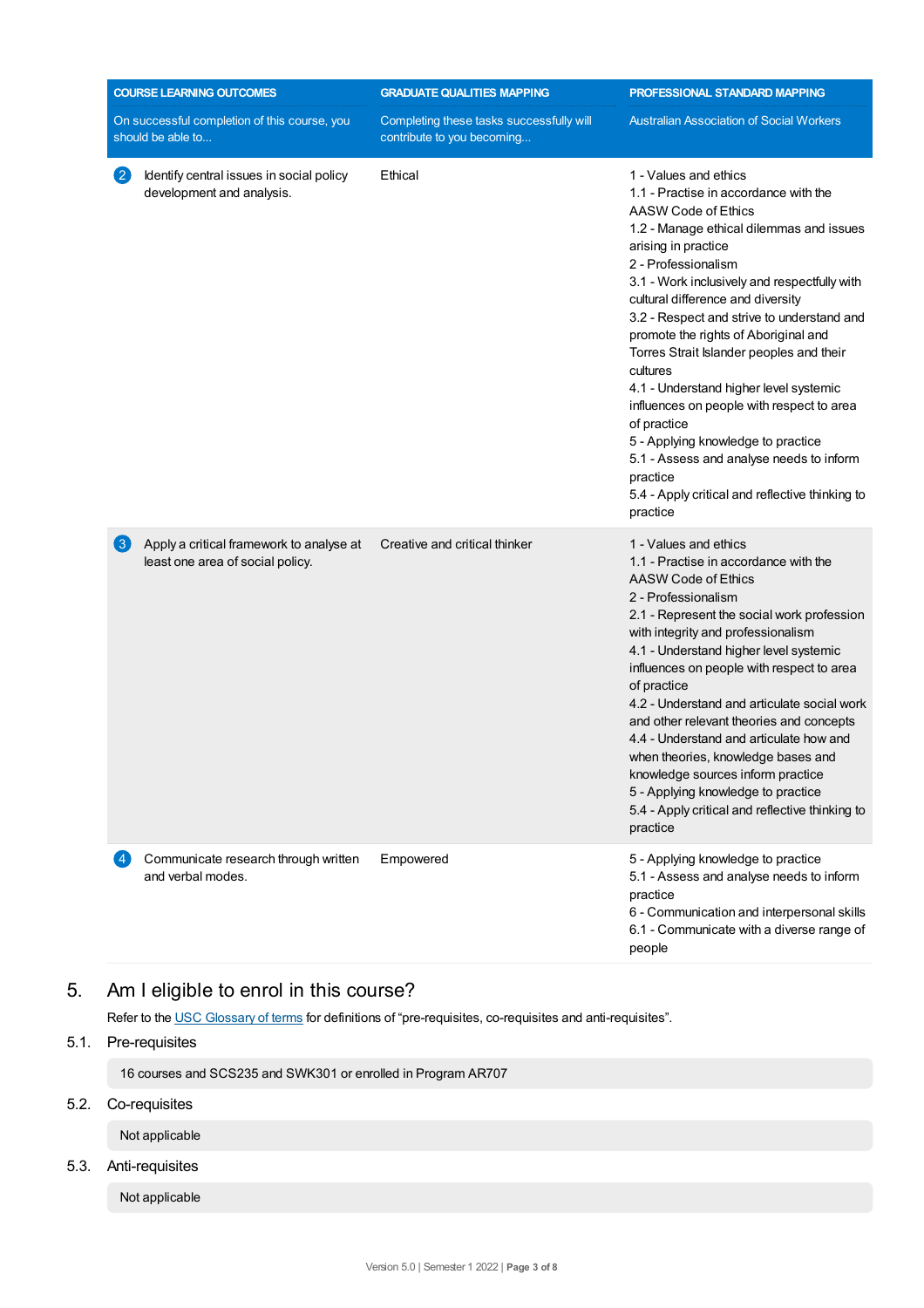# 5.4. Specific assumed prior knowledge and skills (where applicable)

Not applicable

# 6. How am Igoing to be assessed?

## 6.1. Grading Scale

Standard Grading (GRD)

High Distinction (HD), Distinction (DN), Credit (CR), Pass (PS), Fail (FL).

# 6.2. Details of early feedback on progress

Students are expected to alert the course coordinator to their particular social policy being examined and gain feedback by Week 1. In Week 4 students will share research undertaken for the first assessment item and gain feedback from a small peer group in the workshop.

#### 6.3. Assessment tasks

| <b>DELIVERY</b><br><b>MODE</b> | <b>TASK</b><br>NO. | <b>ASSESSMENT</b><br><b>PRODUCT</b> | <b>INDIVIDUAL</b><br><b>OR GROUP</b> | <b>WEIGHTING</b><br>$\frac{9}{6}$ | <b>WHAT IS THE</b><br><b>DURATION /</b><br><b>LENGTH?</b> | <b>WHEN SHOULD I</b><br><b>SUBMIT?</b>          | <b>WHERE SHOULD I</b><br><b>SUBMIT IT?</b> |
|--------------------------------|--------------------|-------------------------------------|--------------------------------------|-----------------------------------|-----------------------------------------------------------|-------------------------------------------------|--------------------------------------------|
| All                            | $\mathbf{1}$       | Activity<br>Participation           | Individual                           | 10%                               | 11 tutorials                                              | Throughout teaching<br>period (refer to Format) | In Class                                   |
| All                            | 2                  | <b>Written Piece</b>                | Individual                           | 30%                               | 1500 words                                                | Week 6                                          | Online Submission                          |
| All                            | 3                  | Oral                                | Individual                           | 30%                               | $10 - 15$<br>minutes                                      | Throughout teaching<br>period (refer to Format) | In Class                                   |
| All                            | 4                  | <b>Written Piece</b>                | Individual                           | 30%                               | 1500 words                                                | Week 13                                         | Online Submission                          |

#### **All - Assessment Task 1:** Tutorial Attendance and Participation

| <b>GOAL:</b>     | AASW external accreditation requires mandatory attendance for skills based tutorials. Students must attend weekly<br>tutorials and actively participate in all tutorial activities.                                         |                                     |  |  |  |
|------------------|-----------------------------------------------------------------------------------------------------------------------------------------------------------------------------------------------------------------------------|-------------------------------------|--|--|--|
| <b>PRODUCT:</b>  | <b>Activity Participation</b>                                                                                                                                                                                               |                                     |  |  |  |
| <b>FORMAT:</b>   | Tutorial attendance will be recorded to meet external AASW accreditation requirements. Student participation and<br>engagement in tutorial activities assessed based upon attendance and participation across 11 tutorials. |                                     |  |  |  |
| <b>CRITERIA:</b> | No.                                                                                                                                                                                                                         | <b>Learning Outcome</b><br>assessed |  |  |  |
|                  | Attendance and engagement in activities.                                                                                                                                                                                    |                                     |  |  |  |
|                  |                                                                                                                                                                                                                             |                                     |  |  |  |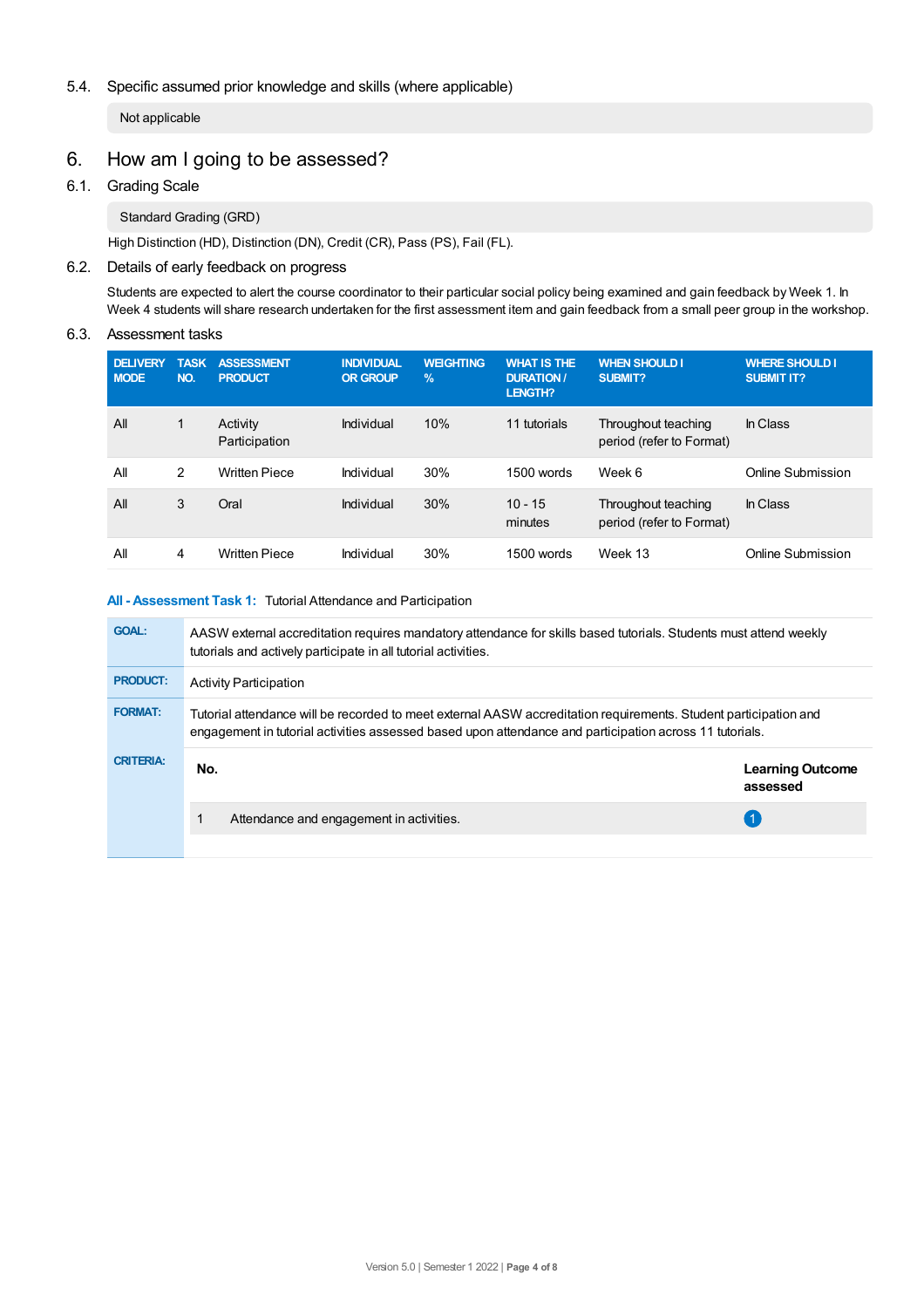# **All - Assessment Task 2:** Discourse Analysis Report

| <b>GOAL:</b>     | To develop critical and discourse analysis skills in relation to a relevant social policy.                                                                                                                                                                                                                                                                                                                                                                                                                                                                                                                                                                                                                                                                                                                                                                                                                                                                                                                                                                                                                                                                                                                                                                                                                                                                                                                                                                                                                                                                                                                                                                                                                                      |                                                                                                                                                                                                               |                                     |  |
|------------------|---------------------------------------------------------------------------------------------------------------------------------------------------------------------------------------------------------------------------------------------------------------------------------------------------------------------------------------------------------------------------------------------------------------------------------------------------------------------------------------------------------------------------------------------------------------------------------------------------------------------------------------------------------------------------------------------------------------------------------------------------------------------------------------------------------------------------------------------------------------------------------------------------------------------------------------------------------------------------------------------------------------------------------------------------------------------------------------------------------------------------------------------------------------------------------------------------------------------------------------------------------------------------------------------------------------------------------------------------------------------------------------------------------------------------------------------------------------------------------------------------------------------------------------------------------------------------------------------------------------------------------------------------------------------------------------------------------------------------------|---------------------------------------------------------------------------------------------------------------------------------------------------------------------------------------------------------------|-------------------------------------|--|
| <b>PRODUCT:</b>  | <b>Written Piece</b>                                                                                                                                                                                                                                                                                                                                                                                                                                                                                                                                                                                                                                                                                                                                                                                                                                                                                                                                                                                                                                                                                                                                                                                                                                                                                                                                                                                                                                                                                                                                                                                                                                                                                                            |                                                                                                                                                                                                               |                                     |  |
| <b>FORMAT:</b>   | Policy decisions at various levels impact on the life chances, experiences and abilities of individuals, families, groups, and<br>whole communities. As a social worker, your practice will be contextualised within a social policy framework as it shapes<br>the nature of services you provide to individuals, families, groups, and communities. Using an aspect of professional<br>practice from your own experience either on field placement, or from your own human services-related paid work, you are<br>required to write a discourse analysis report that will:<br>1. Critically analyse a relevant policy as it impacts on service users and on social work practices using the template<br>provided, and which employs an approach to critical discourse analysis based on Carol Bacchi's framework;<br>2. Analyse the underlying policy agenda from a critical perspective, outlining what assumptions are evident about the<br>nature of social relations or populations within society;<br>3. Outline how social policies have impacted on the social service agency policies and practices impacting service users;<br>4. Analyse how social workers could practice ethically and transcend the political agendas of government or potentially<br>oppressive social policies.<br>It is suggested that you select a social policy initiative relevant to your current social service work context, or your field<br>education placement agency, however, this is not essential. Choose an area of social policy that interests you, or an area<br>about which you have some prior knowledge. Several social policies will be placed on Canvas and you may also choose<br>to analyse one of these, if you wish. |                                                                                                                                                                                                               |                                     |  |
| <b>CRITERIA:</b> | No.                                                                                                                                                                                                                                                                                                                                                                                                                                                                                                                                                                                                                                                                                                                                                                                                                                                                                                                                                                                                                                                                                                                                                                                                                                                                                                                                                                                                                                                                                                                                                                                                                                                                                                                             |                                                                                                                                                                                                               | <b>Learning Outcome</b><br>assessed |  |
|                  | 1                                                                                                                                                                                                                                                                                                                                                                                                                                                                                                                                                                                                                                                                                                                                                                                                                                                                                                                                                                                                                                                                                                                                                                                                                                                                                                                                                                                                                                                                                                                                                                                                                                                                                                                               | Demonstrate critical awareness of a relevant social policy; its policy discourses and<br>agendas and inherent assumptions; and its impacts on service users and work practices<br>at an organisational level. | 4                                   |  |
|                  | 2                                                                                                                                                                                                                                                                                                                                                                                                                                                                                                                                                                                                                                                                                                                                                                                                                                                                                                                                                                                                                                                                                                                                                                                                                                                                                                                                                                                                                                                                                                                                                                                                                                                                                                                               | Articulate how social work ethics can be drawn upon and demonstrated in practice that<br>could transcend the political agendas of governments or potentially oppressive social<br>policies.                   | $\bullet$                           |  |
|                  | 3                                                                                                                                                                                                                                                                                                                                                                                                                                                                                                                                                                                                                                                                                                                                                                                                                                                                                                                                                                                                                                                                                                                                                                                                                                                                                                                                                                                                                                                                                                                                                                                                                                                                                                                               | Write with clarity (expression, correct grammar, spelling and punctuation), logically<br>structured, coherently argued analysis, and appropriately supported by relevant published<br>literature.             | $\overline{A}$                      |  |
|                  |                                                                                                                                                                                                                                                                                                                                                                                                                                                                                                                                                                                                                                                                                                                                                                                                                                                                                                                                                                                                                                                                                                                                                                                                                                                                                                                                                                                                                                                                                                                                                                                                                                                                                                                                 |                                                                                                                                                                                                               |                                     |  |

# **All - Assessment Task 3:** Simulated Social Policy Advocacy Tutorial Presentation

| <b>GOAL:</b>    | To develop policy advocacy presentation skills.                                                                                                                                                                                                                                                                                                                                                                                                                                                                                                                                                                                                                                                                                                          |
|-----------------|----------------------------------------------------------------------------------------------------------------------------------------------------------------------------------------------------------------------------------------------------------------------------------------------------------------------------------------------------------------------------------------------------------------------------------------------------------------------------------------------------------------------------------------------------------------------------------------------------------------------------------------------------------------------------------------------------------------------------------------------------------|
| <b>PRODUCT:</b> | Oral                                                                                                                                                                                                                                                                                                                                                                                                                                                                                                                                                                                                                                                                                                                                                     |
| <b>FORMAT:</b>  | A fundamental part of the social work role is to analyse and clearly articulate the effects of social policies on various<br>populations with whom social workers practice. Social workers take part in the development of, and advocating for,<br>changes to social policy, utilising their critical analysis skills and an understanding of the direct links between personal<br>experience and structural impediments on the life chances of those populations. Draw from your discourse analysis report<br>(Task 2) and distil relevant information for a 10-15 minute presentation (during Weeks 7 or 8 or 9) that meets the<br>assessment criteria. You are not required to submit a power point presentation if you use one in your presentation. |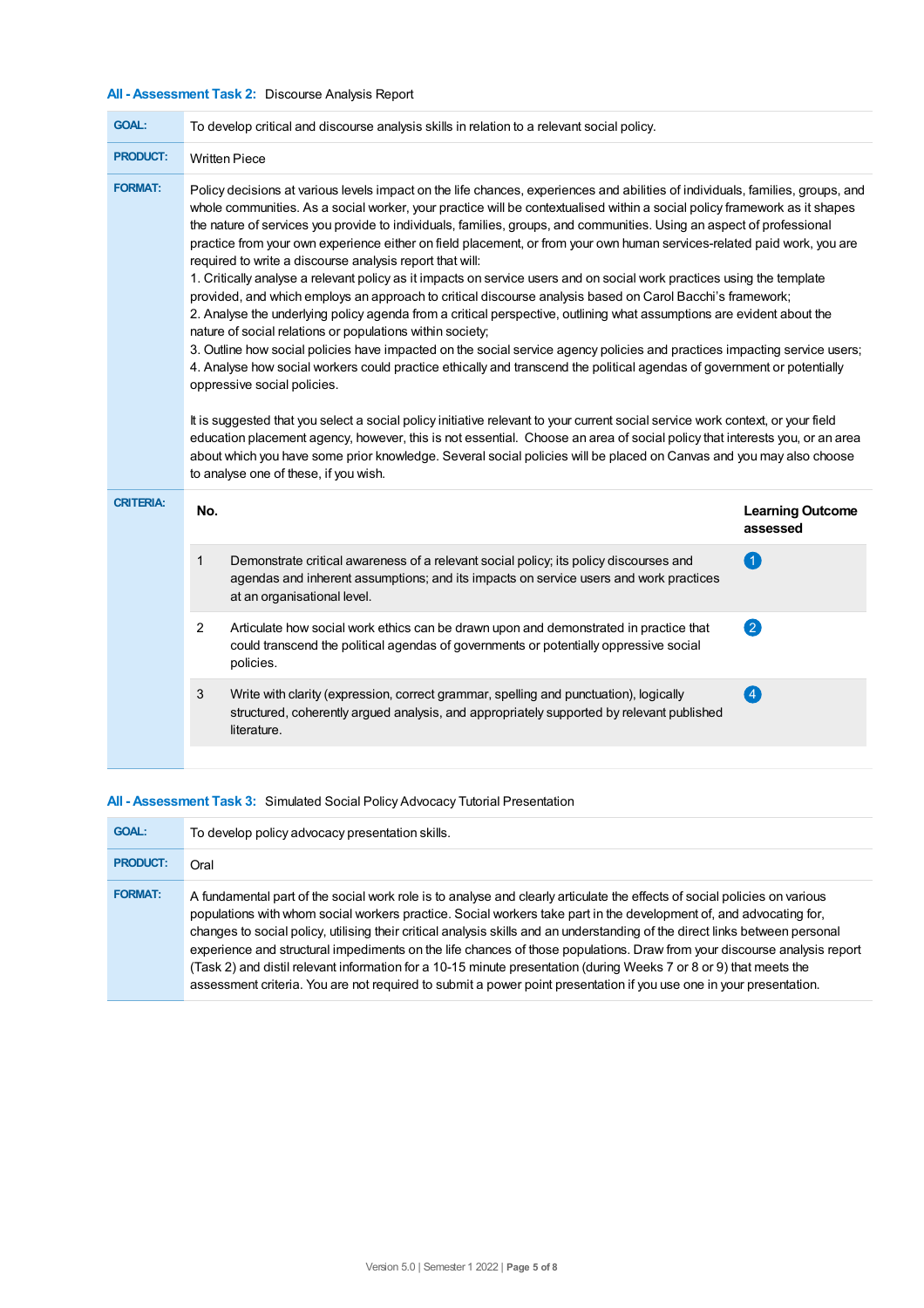| <b>CRITERIA:</b> | No. |                                                                                                                                                                                                                                   | <b>Learning Outcome</b><br>assessed |
|------------------|-----|-----------------------------------------------------------------------------------------------------------------------------------------------------------------------------------------------------------------------------------|-------------------------------------|
|                  |     | Demonstrate compassion and empathy for, and an ability to work professionally with your<br>chosen population group.                                                                                                               | $\left( 1 \right)$                  |
|                  | 2   | Through the application of a structural analysis of the policy initiative discuss its impact on<br>service users.                                                                                                                 | $\left( 2\right)$                   |
|                  | 3   | Advocate for at least one change that could be made to the social policy that aligns with<br>social work ethics and if implemented by government could potentially transcend<br>oppressive conditions impacting on service users. | $\left(3\right)$                    |
|                  | 4   | Demonstrate high quality oral presentation skills, engaging the audience with compelling<br>non-scripted information and respond effectively to questions from the audience.                                                      | $\left( 4 \right)$                  |

#### **All - Assessment Task 4:** Submission to Policy Review

| <b>GOAL:</b>     | To develop written skills in policy reform advocacy.                                                                                                                                                                                                                                                                                                                                                                           |                                                                                                                                                                                                                                                      |                                     |  |  |
|------------------|--------------------------------------------------------------------------------------------------------------------------------------------------------------------------------------------------------------------------------------------------------------------------------------------------------------------------------------------------------------------------------------------------------------------------------|------------------------------------------------------------------------------------------------------------------------------------------------------------------------------------------------------------------------------------------------------|-------------------------------------|--|--|
| <b>PRODUCT:</b>  | <b>Written Piece</b>                                                                                                                                                                                                                                                                                                                                                                                                           |                                                                                                                                                                                                                                                      |                                     |  |  |
| <b>FORMAT:</b>   | This task is a submission to a policy review process about the same social policy discussed in the previous assessment<br>pieces. You will write a submission making a case for TWO specific recommendations about how the social policy should<br>be reformed, modified or expanded. A detailed document providing guidelines about the specifics required will be<br>provided to students at the commencement of the course. |                                                                                                                                                                                                                                                      |                                     |  |  |
| <b>CRITERIA:</b> | No.                                                                                                                                                                                                                                                                                                                                                                                                                            |                                                                                                                                                                                                                                                      | <b>Learning Outcome</b><br>assessed |  |  |
|                  | 1                                                                                                                                                                                                                                                                                                                                                                                                                              | Demonstrate comprehension of a critical approach to social policy analysis, by analysing<br>a relevant social policy document as it impacts on service users and on your work<br>practices.                                                          | $\left( 3 \right)$                  |  |  |
|                  | $\overline{2}$                                                                                                                                                                                                                                                                                                                                                                                                                 | Use relevant evidence, make coherent and persuasive arguments about how the social<br>policy should be reformed and articulate TWO practical, succinct and relevant<br>recommendations about how the policy can be reformed based on arguments made. |                                     |  |  |
|                  | 3                                                                                                                                                                                                                                                                                                                                                                                                                              | Write with clarity (expression, correct grammar, spelling and punctuation), logically<br>structured, coherently argued analysis, and appropriately supported by relevant published<br>literature.                                                    | (4)                                 |  |  |
|                  |                                                                                                                                                                                                                                                                                                                                                                                                                                |                                                                                                                                                                                                                                                      |                                     |  |  |

# 7. Directed study hours

A 12-unit course will have total of 150 learning hours which will include directed study hours (including online if required), self-directed learning and completion of assessable tasks. Directed study hours may vary by location. Student workload is calculated at 12.5 learning hours per one unit.

# 8. What resources do I need to undertake this course?

Please note: Course information, including specific information of recommended readings, learning activities, resources, weekly readings, etc. are available on the course Canvas site– Please log in as soon as possible.

# 8.1. Prescribed text(s) or course reader

There are no required/recommended resources for this course.

8.2. Specific requirements

Nil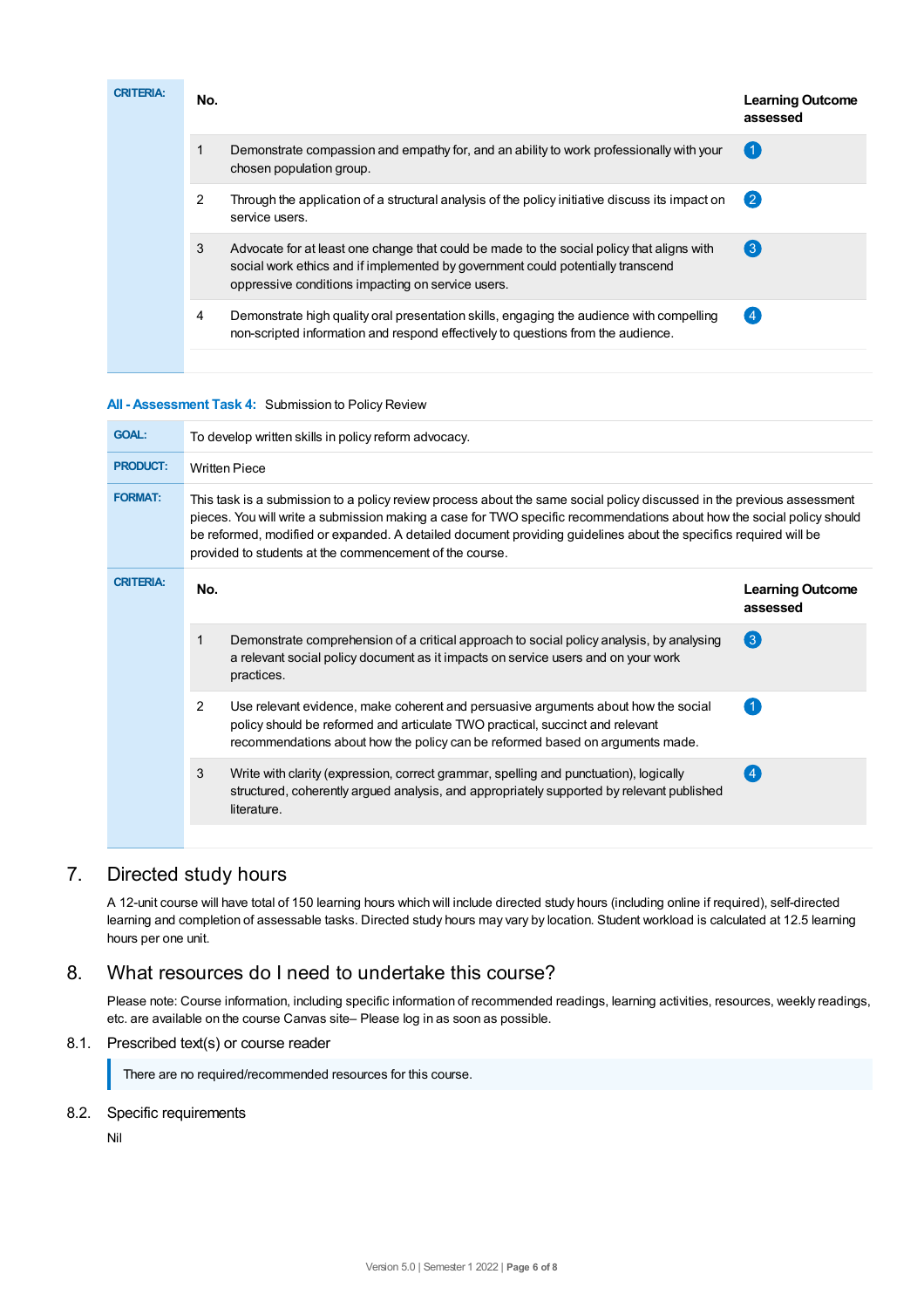# 9. How are risks managed in this course?

Health and safety risks for this course have been assessed as low. It is your responsibility to review course material, search online, discuss with lecturers and peers and understand the health and safety risks associated with your specific course of study and to familiarise yourself with the University's general health and safety principles by reviewing the online [induction](https://online.usc.edu.au/webapps/blackboard/content/listContentEditable.jsp?content_id=_632657_1&course_id=_14432_1) training for students, and following the instructions of the University staff.

# 10. What administrative information is relevant to this course?

## 10.1. Assessment: Academic Integrity

Academic integrity is the ethical standard of university participation. It ensures that students graduate as a result of proving they are competent in their discipline. This is integral in maintaining the value of academic qualifications. Each industry has expectations and standards of the skills and knowledge within that discipline and these are reflected in assessment.

Academic integrity means that you do not engage in any activity that is considered to be academic fraud; including plagiarism, collusion or outsourcing any part of any assessment item to any other person. You are expected to be honest and ethical by completing all work yourself and indicating in your work which ideas and information were developed by you and which were taken from others. You cannot provide your assessment work to others.You are also expected to provide evidence of wide and critical reading, usually by using appropriate academic references.

In order to minimise incidents of academic fraud, this course may require that some of its assessment tasks, when submitted to Canvas, are electronically checked through Turnitin. This software allows for text comparisons to be made between your submitted assessment item and all other work to which Turnitin has access.

## 10.2. Assessment: Additional Requirements

Your eligibility for supplementary assessment in a course is dependent of the following conditions applying:

The final mark is in the percentage range 47% to 49.4% The course is graded using the Standard Grading scale You have not failed an assessment task in the course due to academic misconduct.

### 10.3. Assessment: Submission penalties

Late submission of assessment tasks may be penalised at the following maximum rate:

- 5% (of the assessment task's identified value) per day for the first two days from the date identified as the due date for the assessment task.

- 10% (of the assessment task's identified value) for the third day - 20% (of the assessment task's identified value) for the fourth day and subsequent days up to and including seven days from the date identified as the due date for the assessment task. - A result of zero is awarded for an assessment task submitted after seven days from the date identified as the due date for the assessment task. Weekdays and weekends are included in the calculation of days late. To request an extension you must contact your course coordinator to negotiate an outcome.

#### 10.4. SafeUSC

USC is committed to a culture of respect and providing a safe and supportive environment for all members of our community. For immediate assistance on campus contact SafeUSC by phone: 07 [5430](tel:07%205430%201168) 1168 or using the [SafeZone](https://www.safezoneapp.com) app. For general enquires contact the SafeUSC team by phone 07 [5456](tel:07%205456%203864) 3864 or email [safe@usc.edu.au](mailto:safe@usc.edu.au).

The SafeUSC Specialist Service is a Student Wellbeing service that provides free and confidential support to students who may have experienced or observed behaviour that could cause fear, offence or trauma. To contact the service call 07 [5430](tel:07%205430%201226) 1226 or email [studentwellbeing@usc.edu.au](mailto:studentwellbeing@usc.edu.au).

#### 10.5. Study help

For help with course-specific advice, for example what information to include in your assessment, you should first contact your tutor, then your course coordinator, if needed.

If you require additional assistance, the Learning Advisers are trained professionals who are ready to help you develop a wide range of academic skills. Visit the Learning [Advisers](https://www.usc.edu.au/current-students/student-support/academic-and-study-support/learning-advisers) web page for more information, or contact Student Central for further assistance: +61 7 5430 2890 or [studentcentral@usc.edu.au](mailto:studentcentral@usc.edu.au).

#### 10.6. Wellbeing Services

Student Wellbeing provide free and confidential counselling on a wide range of personal, academic, social and psychological matters, to foster positive mental health and wellbeing for your academic success.

To book a confidential appointment go to [Student](https://studenthub.usc.edu.au/) Hub, email [studentwellbeing@usc.edu.au](mailto:studentwellbeing@usc.edu.au) or call 07 5430 1226.